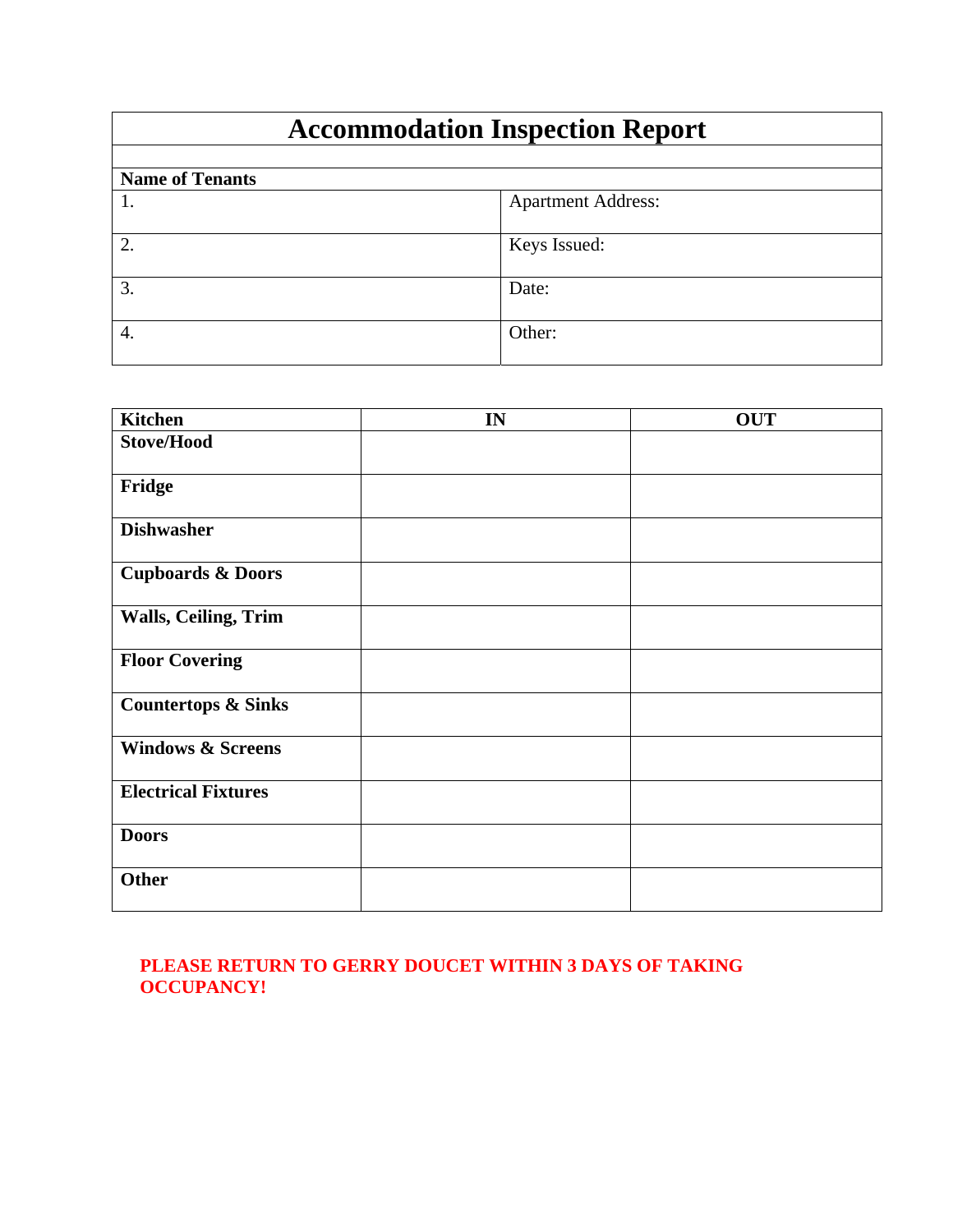| <b>LIVING ROOM</b>                    | IN | <b>OUT</b> |
|---------------------------------------|----|------------|
| <b>Walls, Trim, Ceiling</b>           |    |            |
| <b>Window Coverings</b>               |    |            |
| <b>Windows &amp; Screens</b>          |    |            |
| <b>Floors Coverings</b>               |    |            |
| <b>Electrical Fixtures</b>            |    |            |
| <b>Doors</b>                          |    |            |
| <b>Other</b>                          |    |            |
| <b>BATHROOM#1</b>                     | IN | <b>OUT</b> |
| Sink, Countertop,<br><b>Cupboards</b> |    |            |
| <b>Tub/Shower/Toilet</b>              |    |            |
| Floor                                 |    |            |
| <b>Walls, Trim, Ceiling</b>           |    |            |
| <b>Towel Rack, Fixtures</b>           |    |            |
| <b>Ceiling</b>                        |    |            |
| <b>Door</b>                           |    |            |
| <b>BATHROOM#2</b>                     | IN | <b>OUT</b> |
| Sink, Countertop,<br><b>Cupboards</b> |    |            |
| <b>Tub/Shower/Toilet</b>              |    |            |
| Floor                                 |    |            |
| <b>Walls, Trim, Ceiling</b>           |    |            |
| <b>Towel Rack, Fixtures</b>           |    |            |
| <b>Ceiling</b>                        |    |            |
| <b>Door</b>                           |    |            |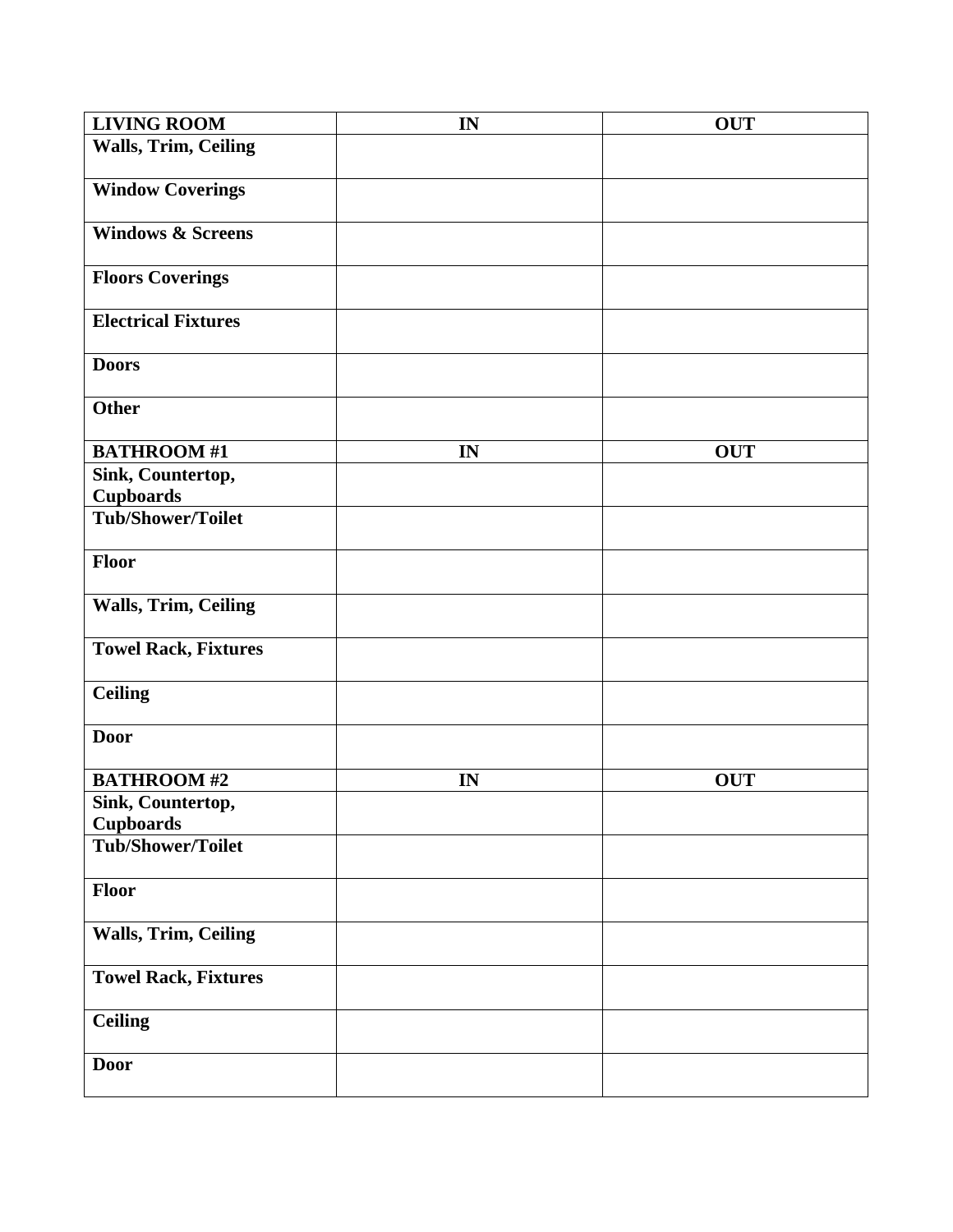| <b>BEDROOM#1</b>             | IN | Out |
|------------------------------|----|-----|
| <b>Walls &amp; Trim</b>      |    |     |
|                              |    |     |
| <b>Ceiling</b>               |    |     |
|                              |    |     |
| <b>Closets &amp; Doors</b>   |    |     |
| <b>Floor Coverings</b>       |    |     |
| <b>Windows &amp; Screens</b> |    |     |
| <b>Window Coverings</b>      |    |     |
| <b>Electrical Fixtures</b>   |    |     |
| <b>Other</b>                 |    |     |
|                              |    |     |

| <b>BEDROOM#2</b>             | IN | Out |
|------------------------------|----|-----|
| <b>Walls &amp; Trim</b>      |    |     |
| <b>Ceiling</b>               |    |     |
| <b>Closets &amp; Doors</b>   |    |     |
| <b>Floor Coverings</b>       |    |     |
| <b>Windows &amp; Screens</b> |    |     |
| <b>Window Coverings</b>      |    |     |
| <b>Electrical Fixtures</b>   |    |     |
| <b>Other</b>                 |    |     |
|                              |    |     |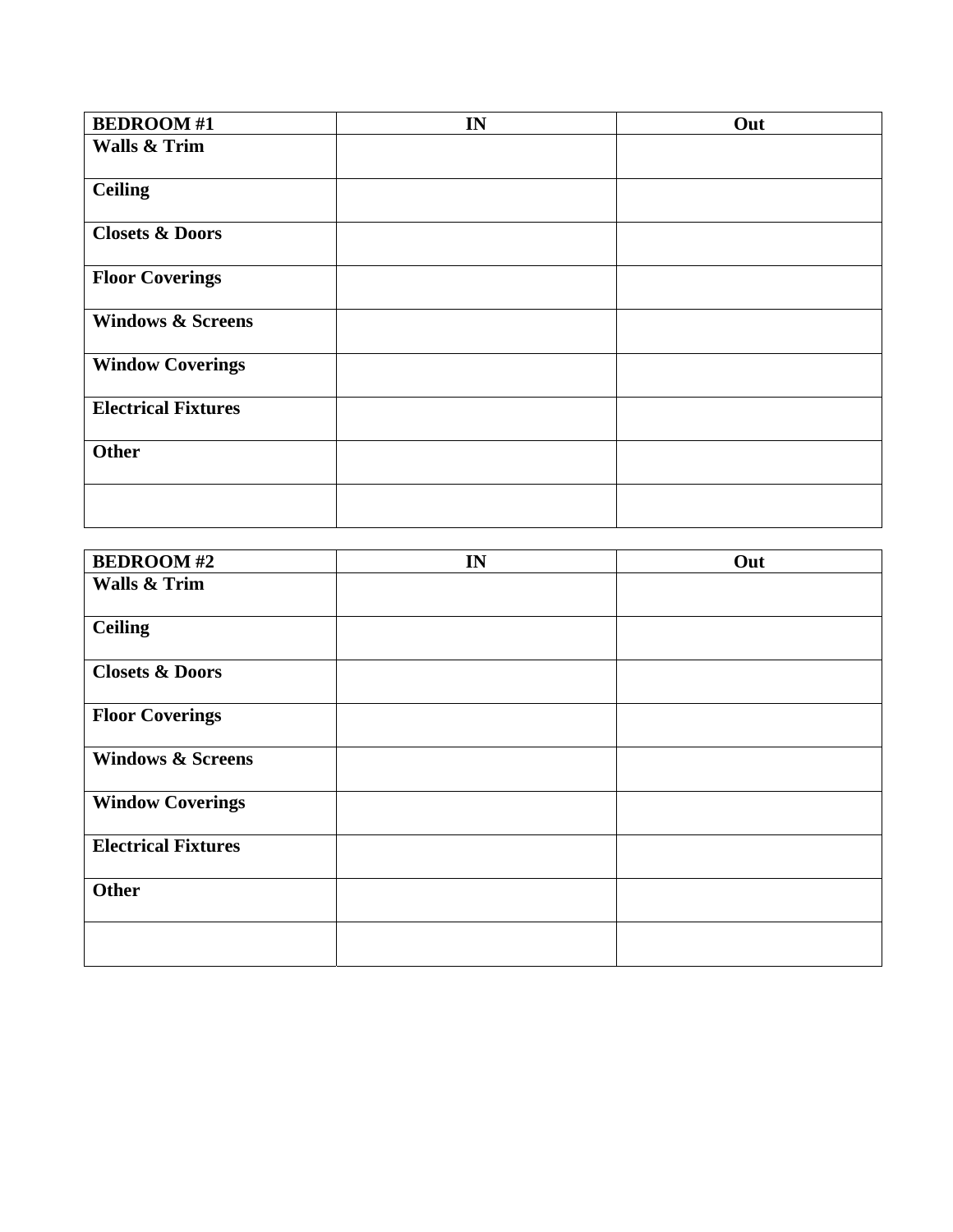| <b>BEDROOM#3</b>             | IN | Out |
|------------------------------|----|-----|
| <b>Walls &amp; Trim</b>      |    |     |
|                              |    |     |
| <b>Ceiling</b>               |    |     |
|                              |    |     |
| <b>Closets &amp; Doors</b>   |    |     |
| <b>Floor Coverings</b>       |    |     |
| <b>Windows &amp; Screens</b> |    |     |
| <b>Window Coverings</b>      |    |     |
| <b>Electrical Fixtures</b>   |    |     |
| <b>Other</b>                 |    |     |
|                              |    |     |

| <b>BEDROOM #4/SPARE</b>      | IN | Out |
|------------------------------|----|-----|
| <b>Walls &amp; Trim</b>      |    |     |
|                              |    |     |
| <b>Ceiling</b>               |    |     |
|                              |    |     |
| <b>Closets &amp; Doors</b>   |    |     |
| <b>Floor Coverings</b>       |    |     |
| <b>Windows &amp; Screens</b> |    |     |
| <b>Window Coverings</b>      |    |     |
| <b>Electrical Fixtures</b>   |    |     |
| <b>Other</b>                 |    |     |
|                              |    |     |